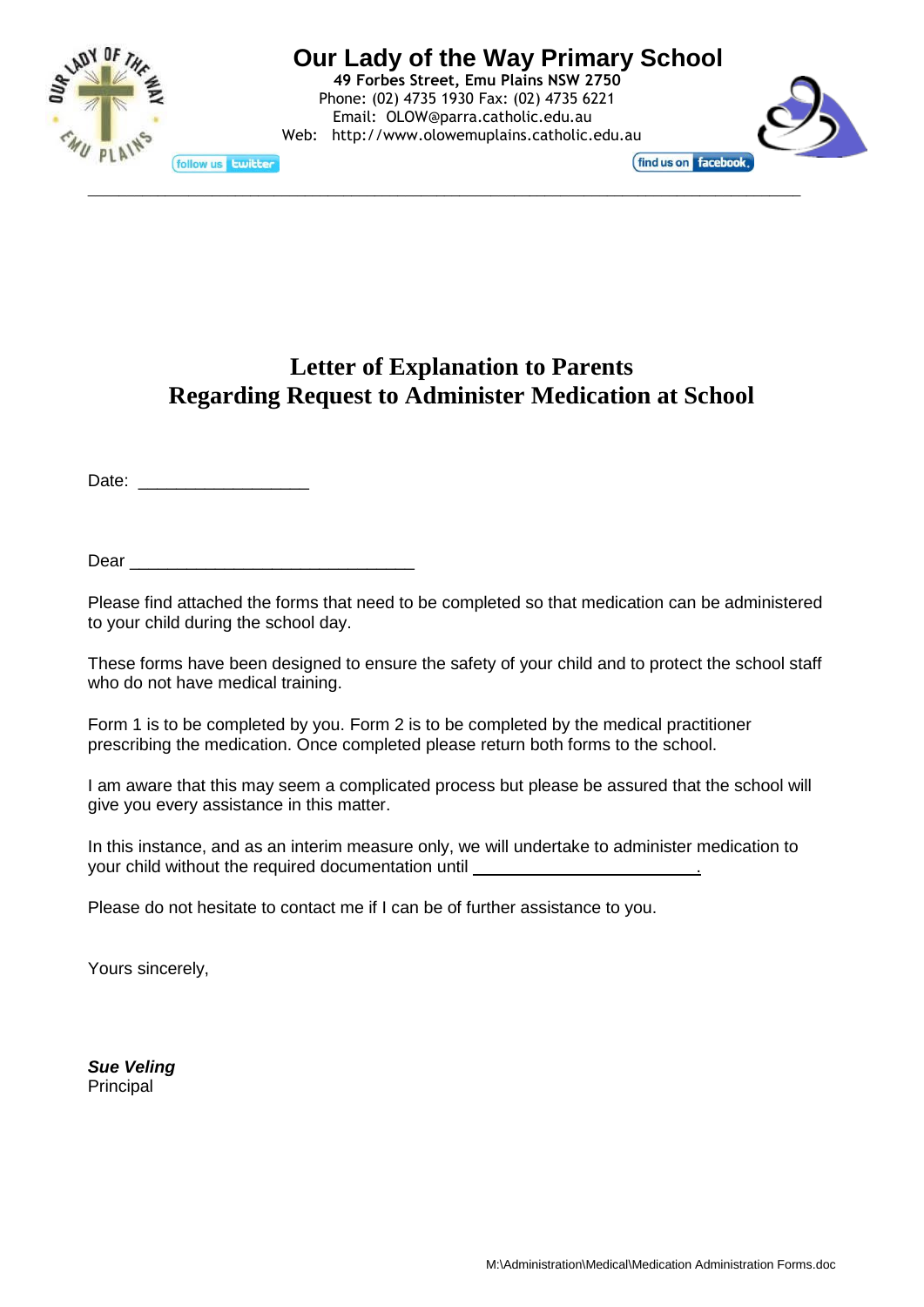### **FORM 1**

#### **NOTIFICATION AND REQUEST BY PARENT/GUARDIAN FOR THE ADMINISTRATION OF MEDICATION DURING SCHOOL HOURS**

#### *To be completed by parent or guardian*

I request that my child be allowed to take medication according to the following medication details:

| <b>Student's Name:</b>                                        |                       |
|---------------------------------------------------------------|-----------------------|
| <b>Student's Class:</b>                                       |                       |
| <b>Prescribing Doctor's Name:</b>                             |                       |
| <b>Prescribing Doctor's Address:</b>                          |                       |
| <b>Prescribing Doctor's Phone Number:</b>                     |                       |
| <b>Medical Condition Requiring Medication:</b>                |                       |
| <b>Starting Date of Medication Administration:</b>            |                       |
| <b>Finishing Date of Medication</b><br><b>Administration:</b> |                       |
| <b>Name of Medication:</b>                                    |                       |
| Dosage:                                                       |                       |
| <b>Times of Administration:</b>                               |                       |
| Does the medication need to be<br>refrigerated?:              | Yes<br>$\prime$<br>No |
| <b>Special Instructions:</b>                                  |                       |

I hereby give permission to the Principal to obtain relevant information from the prescribing doctor. I accept and agree to observe the conditions imposed by the school and understand and agree that it is my responsibility to inform the Principal of any changes involving the administration of the medicine.

I hereby indemnify and agree to keep indemnified the Catholic Education Office and its employees and agents, and Our Lady of the Way School and its employees and agents, including the teachers and other staff of the school, from and against all actions, suits, claims, demands, complaints and causes of action (including for or in respect of death, personal injury or any alleged infringement of the rights of any person) and the costs thereof in respect of or arising directly or indirectly out of such administration of medication.

*parent/guardian*

Signed: \_\_\_\_\_\_\_\_\_\_\_\_\_\_\_\_\_\_\_\_\_\_\_\_\_\_\_\_\_\_\_\_\_\_\_\_\_\_\_\_\_\_\_ Date:\_\_\_\_\_\_\_\_\_\_\_\_\_\_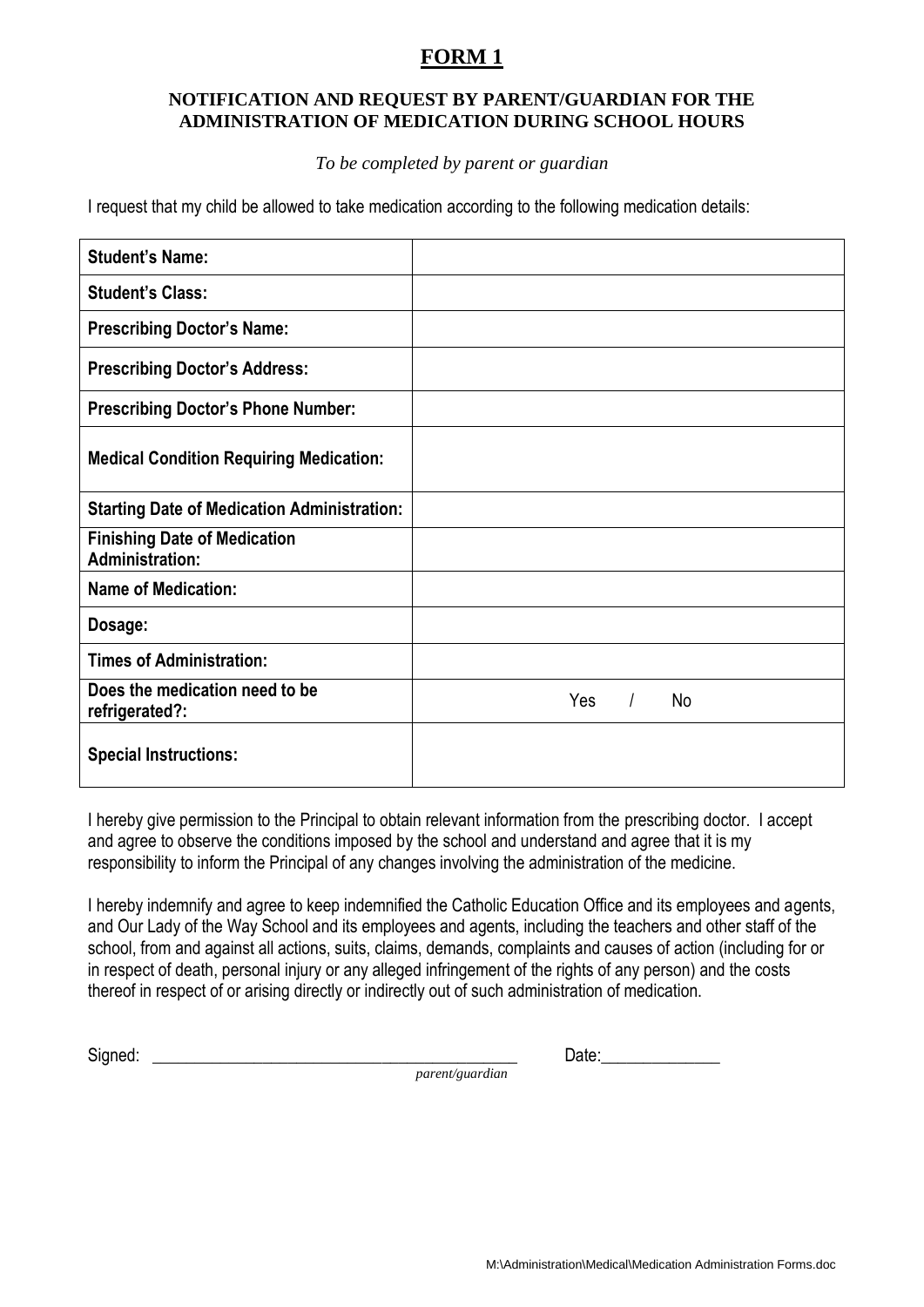# **FORM 2**

#### **MEDICAL ADVICE TO SCHOOL**

*To be completed by prescribing doctor*

Student's full name: \_\_\_\_\_\_\_\_\_\_\_\_\_\_\_\_\_\_\_\_\_\_\_\_\_\_\_\_\_\_\_\_\_\_\_\_\_\_\_\_\_\_\_\_\_\_\_\_\_\_\_\_\_\_\_\_\_\_\_\_\_

**1. Medical Condition(s) of the child requiring regular treatment:**

**2. Recommended restrictions on participation in school activities (e.g. sport, use of tools or machinery)**

**3. Recommended procedure in crisis situation**

**4. Additional comments**

### **Details Of Essential Medication Requiring Administration During School Hours:**

| <b>Condition Name:</b>           |                  |
|----------------------------------|------------------|
| <b>Medication Name:</b>          |                  |
| Dosage:                          |                  |
| <b>Time/s of Administration:</b> |                  |
| <b>Special Instructions:</b>     |                  |
| <b>Self Administration</b>       | Yes<br><b>No</b> |

Signature of prescribing doctor:\_\_\_\_\_\_\_\_\_\_\_\_\_\_\_\_\_\_\_\_\_\_\_\_\_\_\_\_\_\_\_\_\_\_\_ Date:\_\_\_\_\_\_\_\_\_\_\_\_\_\_\_\_\_\_\_

#### **SCHOOL ACKNOWLEDGEMENT OF REQUEST TO ADMINISTER MEDICATION**

Date: \_\_\_\_\_\_\_\_\_\_\_\_\_\_\_\_\_\_\_\_\_\_\_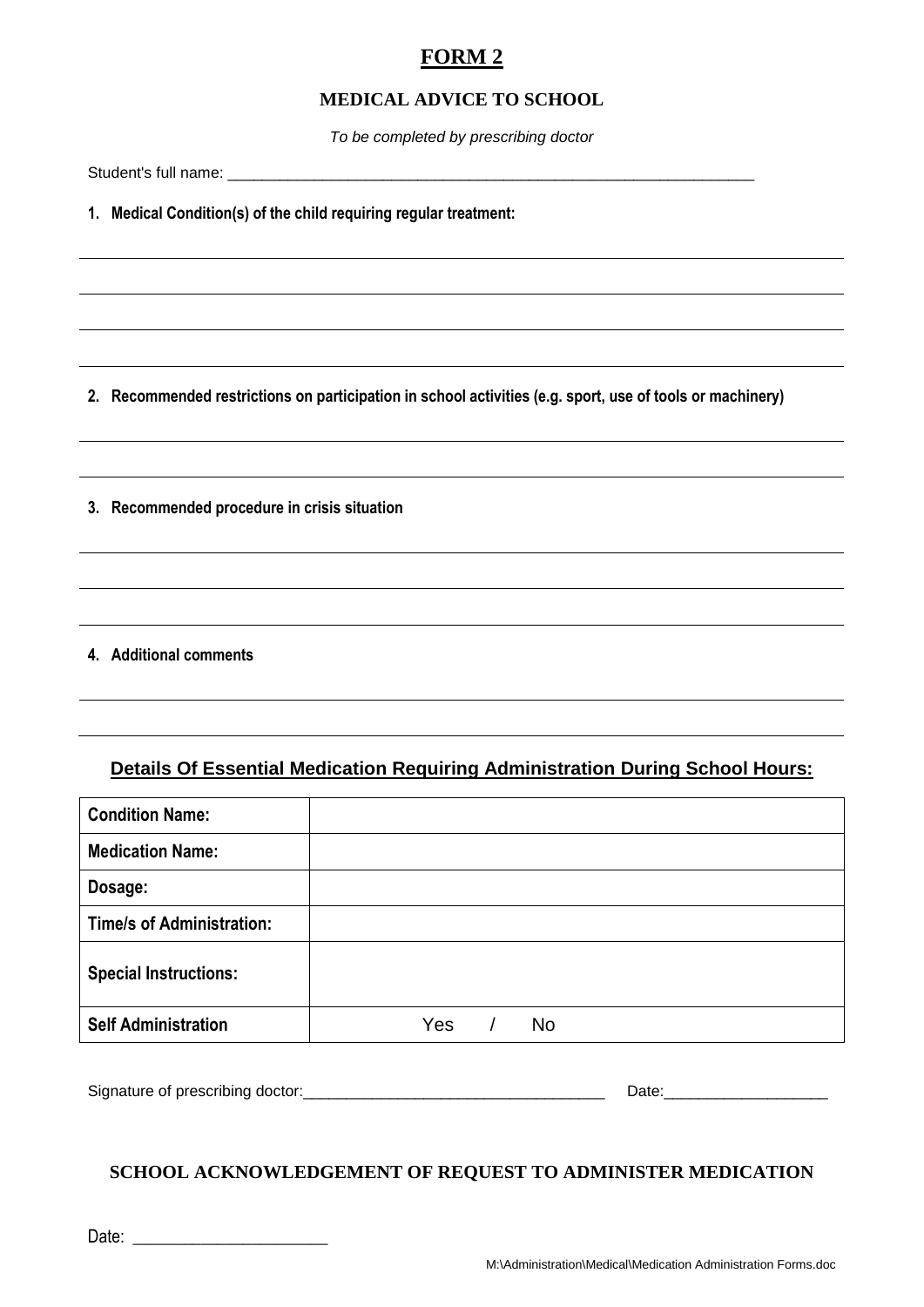Dear \_\_\_\_\_\_\_\_\_\_\_\_\_\_\_\_\_\_\_\_\_\_\_\_\_\_\_\_\_\_\_\_\_\_\_\_\_\_ *(name of parent/guardian)*

I have considered your request to administer medication to your child \_\_\_\_\_\_\_\_\_\_

*(full name of student)*

The school will render whatever aid is necessary to administer the medication, but it should be clearly understood that this aid is that of a lay person without medical training.

To comply with your request, the following conditions should be strictly observed:

- 1. It is your responsibility to provide the medication and equipment for its administration, and to ensure its immediate replenishment after use, or when it has passed its use-by date.
- 2. The attached form must be completed before any changes to the medication and its administration can be implemented.
- 3. I understand that the information provided by you and the prescribing doctor may be discussed by the Principal with other members of the school staff.

Yours sincerely,

*Sue Veling* Principal